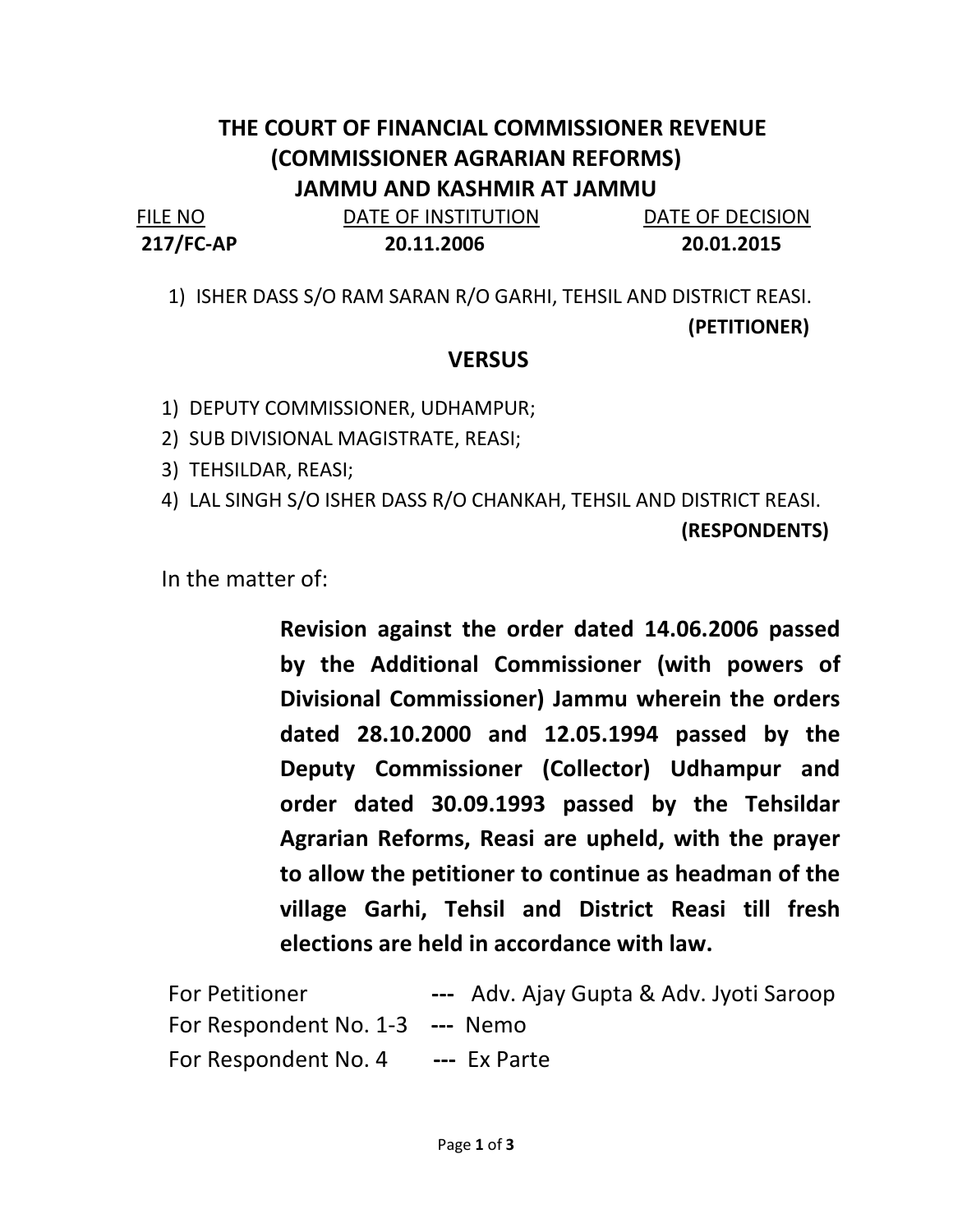## **JUDGEMENT**

- 1) In brief, the controversy pertains to the appointment of Lambardar of village Garhi, Tehsil and District Reasi. The Tehsildar Agrarian Reforms, Reasi vide order dated 05.03.1992 had appointed the petitioner herein as temporary Lambardar of the said village but subsequently vide order dated 30.09.1993 terminated his services. This action of the Tehsildar was challenged by the petitioner in appeal before the Deputy Commissioner (Collector), Udhampur who vide order dated 12.05.1994 rejected the appeal and directed the SDM, Reasi to conduct fresh elections for the appointment of Lambardar. However, acting otherwise, the SDM, Reasi vide order dated 29.11.1996 allowed the petitioner to collect the land revenue of the village concerned.
- 2) Subsequently, on 15.09.2000, the petitioner herein moved the Deputy Commissioner (Collector), Udhampur requesting that he be paid remuneration in consideration of his services as temporary lambardar. After an examination of facts and circumstances of the case from the commencement of the issue, the Deputy Commissioner (Collector), Udhampur observed that the petitioner herein has made the application in a mischievous manner as his services stood terminated long back in 1993 by the Tehsildar AR, Reasi, and which was later confirmed by the then Deputy Commissioner (Collector), Udhampur.
- 3) Aggrieved, the petitioner herein filed a revision petition before the court of the Additional Commissioner (with powers of Divisional Commissioner) Jammu challenging the order dated 28.10.2000 passed by the Deputy Commissioner (Collector) Udhampur. The court below while examining the record observed that the order passed by the Deputy Commissioner (Collector), Udhampur is exhaustive and does not suffer from any legal infirmity. Therefore, the petitioner herein has no right to claim the post of Lambardar as he was only directed to collect the land revenue of the village by the SDM, Reasi. It was further observed that the order passed by the SDM, Reasi was non est as it violated the directions passed by the Deputy